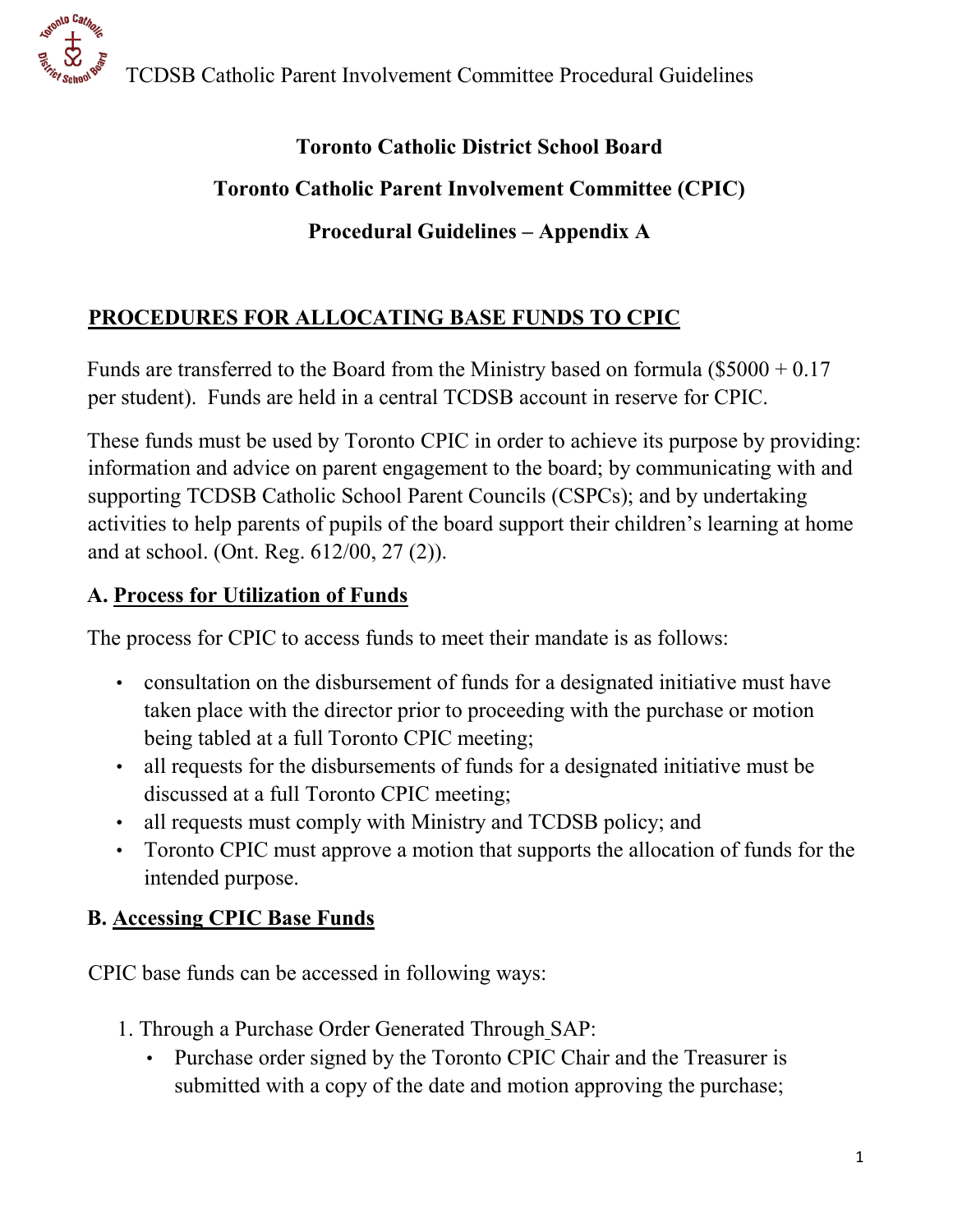

- Purchase order is then submitted to staff for required signatures: amounts of \$5000.00 or less (coordinator); amounts over \$5000.00 (director/designate).
- 2. Direct Payment of Invoice Using the Cheque Requisition Form
	- Attach the original Invoice to the TCDSB Cheque Requisition Form along with a copy of the date and motion approving the purchase.
	- Complete the Cheque Requisition Form accordingly, based on the information provided on the invoice.
	- Complete the Toronto CPIC Reporting template.
	- Submit the Cheque Requisition Form for signatures to the Toronto CPIC Chair and Treasurer.
	- Send the completed reporting template, Cheque Requisition Form and copy of the invoice to Coordinator, Parent Engagement. Staff signatures required: amounts of \$5000.00 or less (coordinator); amounts over \$5000.00 (director/designate).
	- The vendor will be paid directly by the accounting department.
- 3. Reimbursement for Payments Made Directly by Toronto CPIC Members
	- The same process as above applies but the Toronto CPIC member will be paid directly by the accounting department.

#### **SURPLUS BASE FUNDS**

**Ration Cathon**  $\ddot{\mathcal{Z}}$ 

> It is the intent that Base Funding made available each year for parent engagement initiatives be expended by June 30 of the school year in which the funds were provided.

Toronto CPIC surplus amounts are to be retained in a Toronto CPIC reserve account designated for the funding of parent engagement activities and made available to Toronto CPIC in the following school year.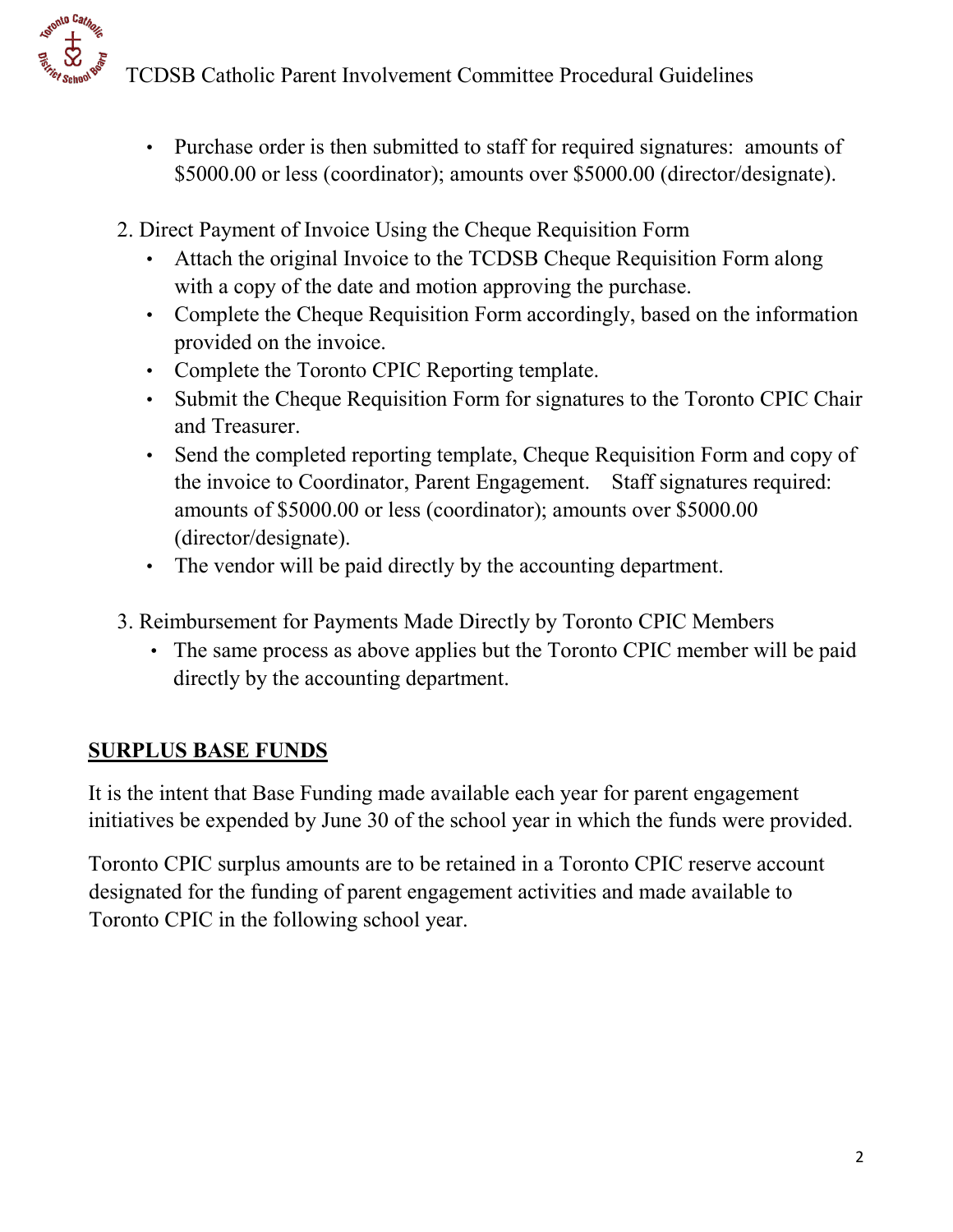

## **PROCEDURES FOR CONTRACTING THIRD PARTY SERVICE PROVIDERS**

The general principles found in TCDSB policy F.P.01 Purchasing will be followed, with some variations:

Insofar as Toronto CPIC has approved by a motion to seek a third party service provider consistent with the approved PRO Grant application, the following principles will apply:

- 1. The need for services must be made available to a minimum of three individuals/organizations
- 2. Award for service will be given to the lowest bidder except where the best interests of Toronto CPIC are served by accepting other than the lowest bidder.
- 3. Contracts for services will be limited to a maximum of five years.
- 4. Contracts for the acquisition of services, regardless of the amount or term, must be reviewed centrally prior to execution.
- 5. Toronto CPIC retains the right to source and accept unique proposals that are deemed to be in Toronto CPIC's best interests.
- 6. Use of a sole source for an expenditure greater than \$2000.00 will require completion of a Sole Source Declaration Form.

# **FINANCIAL REPORTING TO THE BOARD**

- 1. As all funds are held in a central account for Toronto CPIC.
- 2. TCDSB staff will provide a record of financial transactions to Toronto CPIC for Committee meetings.

## **BOARD SUPPORT FOR CPIC ELECTIONS**

CPIC Elections will take place in accordance with the Toronto CPIC By-Laws as set out in Article XVII (17)

[https://www.tcdsb.org/FORPARENTS/ParentInvolvement/CPICElections/Pages/default.](https://www.tcdsb.org/FORPARENTS/ParentInvolvement/CPICElections/Pages/default.aspx) [aspx](https://www.tcdsb.org/FORPARENTS/ParentInvolvement/CPICElections/Pages/default.aspx)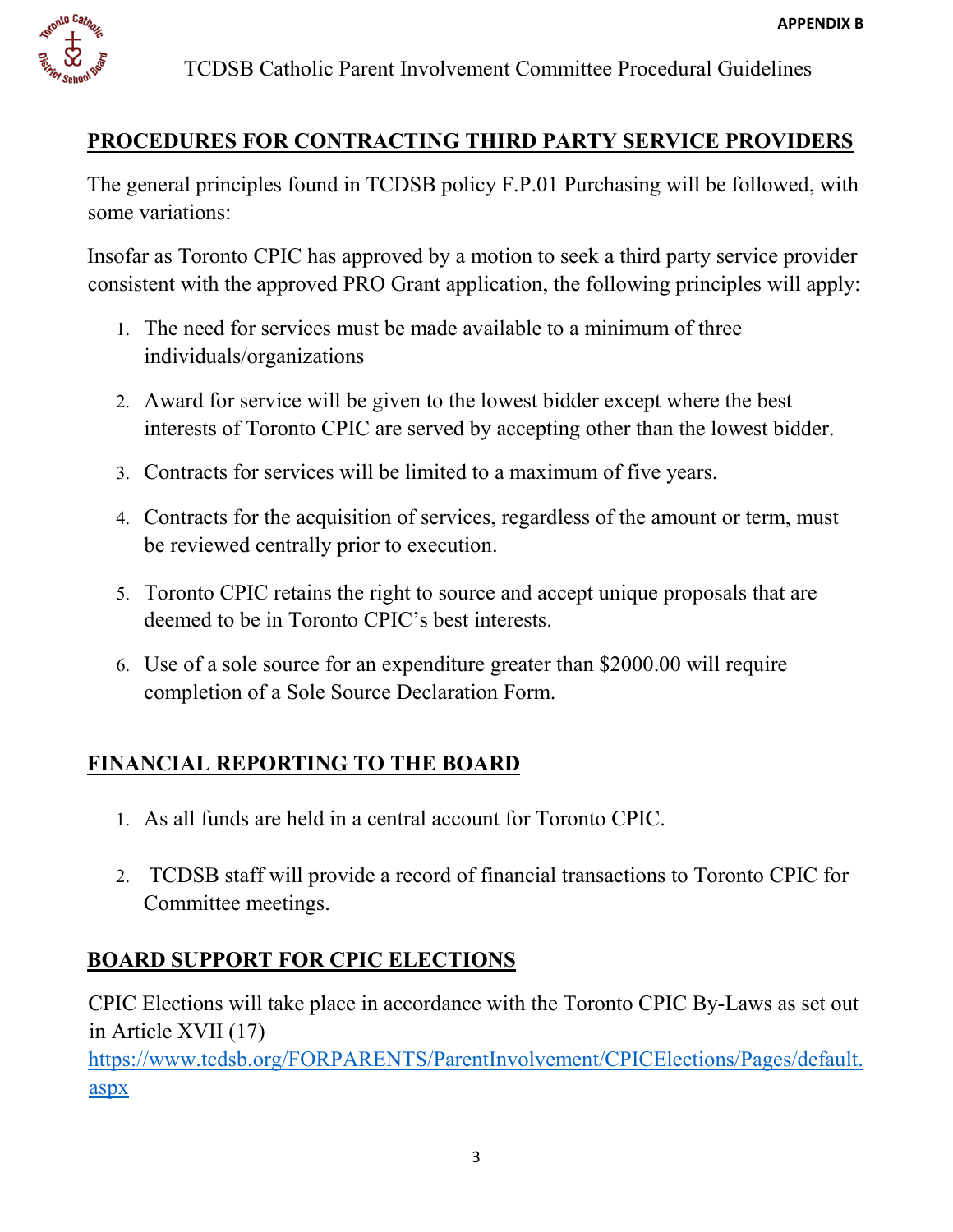

- 1. The TCDSB liaison with Toronto CPIC will obtain permits for the selected site and will coordinate the set-up of the location and any access to IT equipment, which may be required for the running of the election.
- 2. The TCDSB Communications Department will advertise the Toronto CPIC elections using a variety of methods. Methods of advertisement may include, but are not limited to: posting on the TCDSB portal site, notices in TCDSB schools, messages in school newsletters, social media announcements, advertisements in local newspapers, e-mail contact with Catholic School Parent Council chairs.
- 3. The TCDSB liaison with Toronto CPIC will ensure that the names of elected Committee Members are publicized to the TCDSB community within three (3) days following the election.

# **METHODS OF ADVERTISING VACANCIES ON TORONTO CPIC**

The TCDSB Communications Department will collaborate with the Toronto CPIC Nominating & Elections Subcommittee to determine the methods of advertising that the board will use to advertise vacancies on Toronto CPIC.

The TCDSB Communications department will advertise the Toronto CPIC vacancies using a variety of methods. Methods of advertisement may include, but are not limited to: posting on the TCDSB portal site, notices in TCDSB schools, messages in school newsletters, social media announcements, advertisements in local newspapers, and email contact with Catholic School Parent Council chairs.

#### **COMMUNICATION BETWEEN CPIC CHAIR AND THE BOARD OF TRUSTEES**

1. Toronto CPIC will provide the trustees with advice and information about parent engagement through the submission of the approved Toronto CPIC Minutes, including financial statements, from Toronto CPIC regular meetings to be included in the order paper for the board meeting. The submission will take place as soon as the approved minutes are available in order to meet the timelines for the next board meeting.